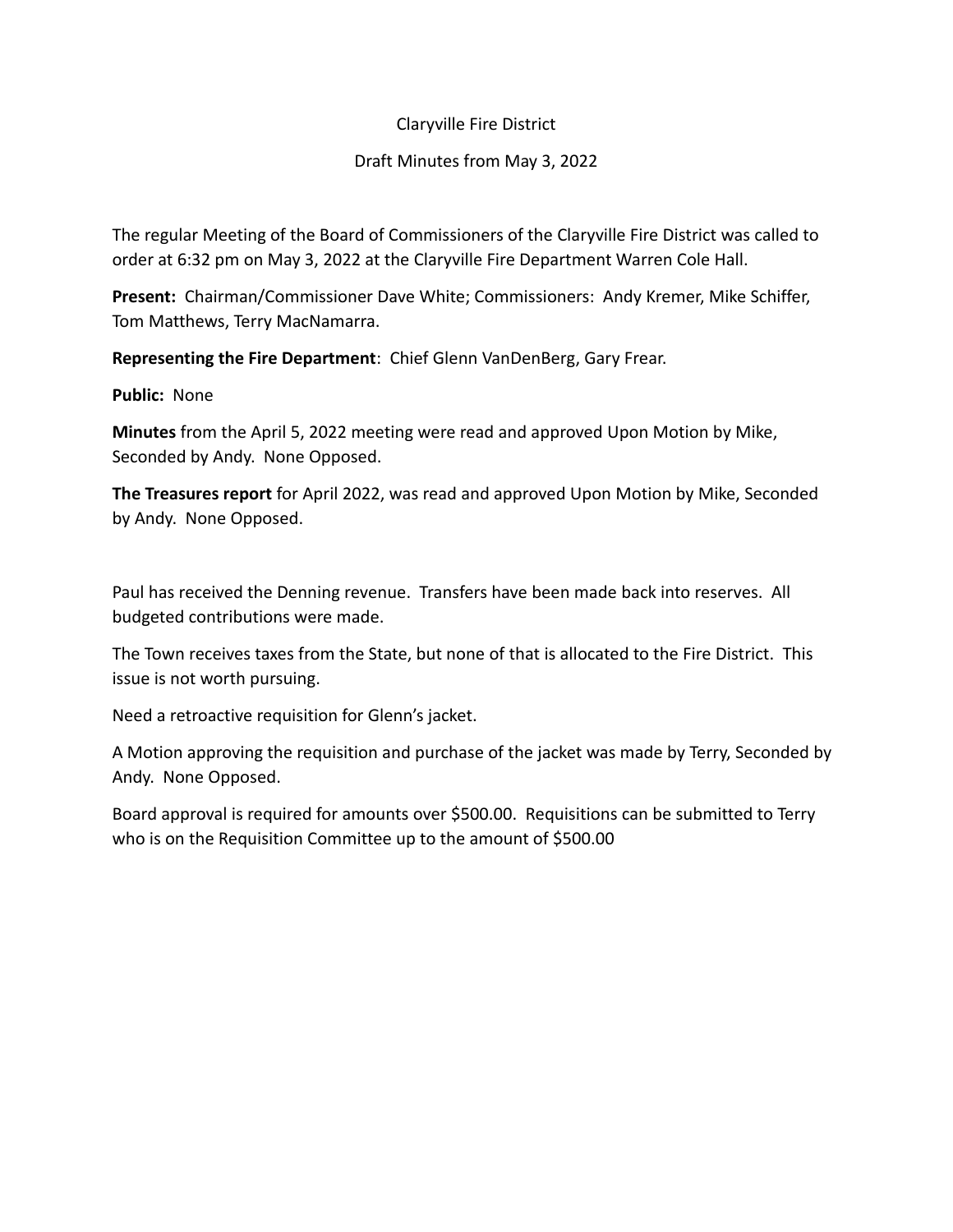**Communications and Bills**: The following Bills were approved for payment Upon Motion by Terry, Seconded by Mike. None Opposed.

| Apr | 333.00    | personnel   | treas                | 4431 | Altair Service 216, LLC. / Paul Metzger |
|-----|-----------|-------------|----------------------|------|-----------------------------------------|
| Apr | 167.00    | personnel   | sec                  | 4432 | Anne-Marie Kremer                       |
| Apr | 1.000.00  | buildina    | rent                 | 4433 | Clarwille FD                            |
| Apr | 169.56    | util        | telephone & internet | 4434 | Spectum / Charter Communications        |
| Apr | 84.04     | util        | telephone            | 4435 | Verizon                                 |
| Apr | 1,070.03  | util        | elec                 | 4436 | <b>CHUD</b>                             |
| Apr | 2,797.00  | ins         | liability/prop       | 4437 | McNeil&Co                               |
| Apr | 3,781.00  | ins         | liability/prop       | 4437 | McNeil&Co                               |
| Apr | 12,476.76 | ins         | liability/prop       | 4437 | McNeil&Co                               |
| Apr | 1,758.00  | ins         | fire fighter         | 4437 | McNeil&Co                               |
| Apr | 217.04    | fire equipt | repair/maint         | 4438 | John H. Eschenberg Inc.                 |
| Apr | 780.00    | fire equipt | <b>SCBA Service</b>  | 4439 | Haight Fire Equipment Supply            |
| Apr | 240.00    | fire equipt | battery replacement  | 4439 | Haight Fire Equipment Supply            |
| Apr | 50.38     | equipt      | misc supplies        | 4440 | <b>Advance Auto Parts</b>               |
| Apr | 1,678.87  | equipt      | rescue tools         | 4441 | <b>Extrication Concepts</b>             |
| Apr | 496.80    | building    | snow removal         | 4442 | Sheeley Oil Excavating Inc              |
| Apr | 530.00    | building    | snow removal         | 4442 | Sheeley Oil Excavating Inc              |
| Apr | 125.00    | FF exp      | training             | 4443 | David White                             |
| Apr | 76.52     | travel      | mileage              | 4444 | Paul Metzger                            |
| Apr | 49.67     | equipt      | light bar/radio      | 4444 | Paul Metzger                            |
| Apr | 144.50    | travel      | mileage              | 4445 | Glenn Vandenberg                        |
| Apr | 25.00     | contract    | assoc fees           | 4446 | Sullivan Country Fire Police Assocation |
| Apr | 22.41     | equipt      | misc supplies        | 4447 | Clarwille Fire Department               |
| Apr | 57.53     | equipt      | misc supplies        | 4447 | Clarwille Fire Department               |
| Apr | 138.57    | equipt      | misc supplies        | 4447 | Claryville Fire Department              |
| Apr | 172.79    | equipt      | misc supplies        | 4447 | Claryville Fire Department              |
| Apr | 97.38     | equipt      | misc supplies        | 4447 | Claryville Fire Department              |
| Apr | 110.40    | equipt      | misc supplies        | 4447 | Claryville Fire Department              |
| Apr | 143.59    | equipt      | misc supplies        | 4447 | Claryville Fire Department              |
| Apr | 39.51     | equipt      | misc supplies        | 4447 | Clarwille Fire Department               |
| Apr | 74.62     | equipt      | misc supplies        | 4447 | Claryville Fire Department              |
| Apr | 124.81    | equipt      | misc supplies        | 4447 | Claryville Fire Department              |
| Apr | 29.25     | travel      | mileage              | 4448 | Gary Frear                              |

**Fire Chief's Report**: Fire Calls since last meeting:

4/12/22 507 Red Hill Knolls. Ambulance lift assist. 11:52 am, 6501, 6505, 6551; 6 members

4/15/22 Frost Valley Rd. Motorcycle MVA. 2:03 pm, 6501, 6502, 6505; 6 members.

4/19/22 Frost Valley Rd. Trees and wires down, 1:59 am. 6501, 6503, 6505, 6551; 6 members.

4/19/22 Claryville Rd. and Frost Valley Rd. Tree and wires down, 9:52 am. 6501, 6502,6503,6505,6551; 9 members.

4/28/22 2471 Denning Rd. Tree and wires down, 11:40 am. 6501, 6502, 6503, 6505, 6551; 8 members.

Department has 2 new firefighters. Welcome Katie and Peter Brown.

Jenny has been working on recruitment and new member materials. Also, Jenny has been posting excellent photos on the Facebook page.